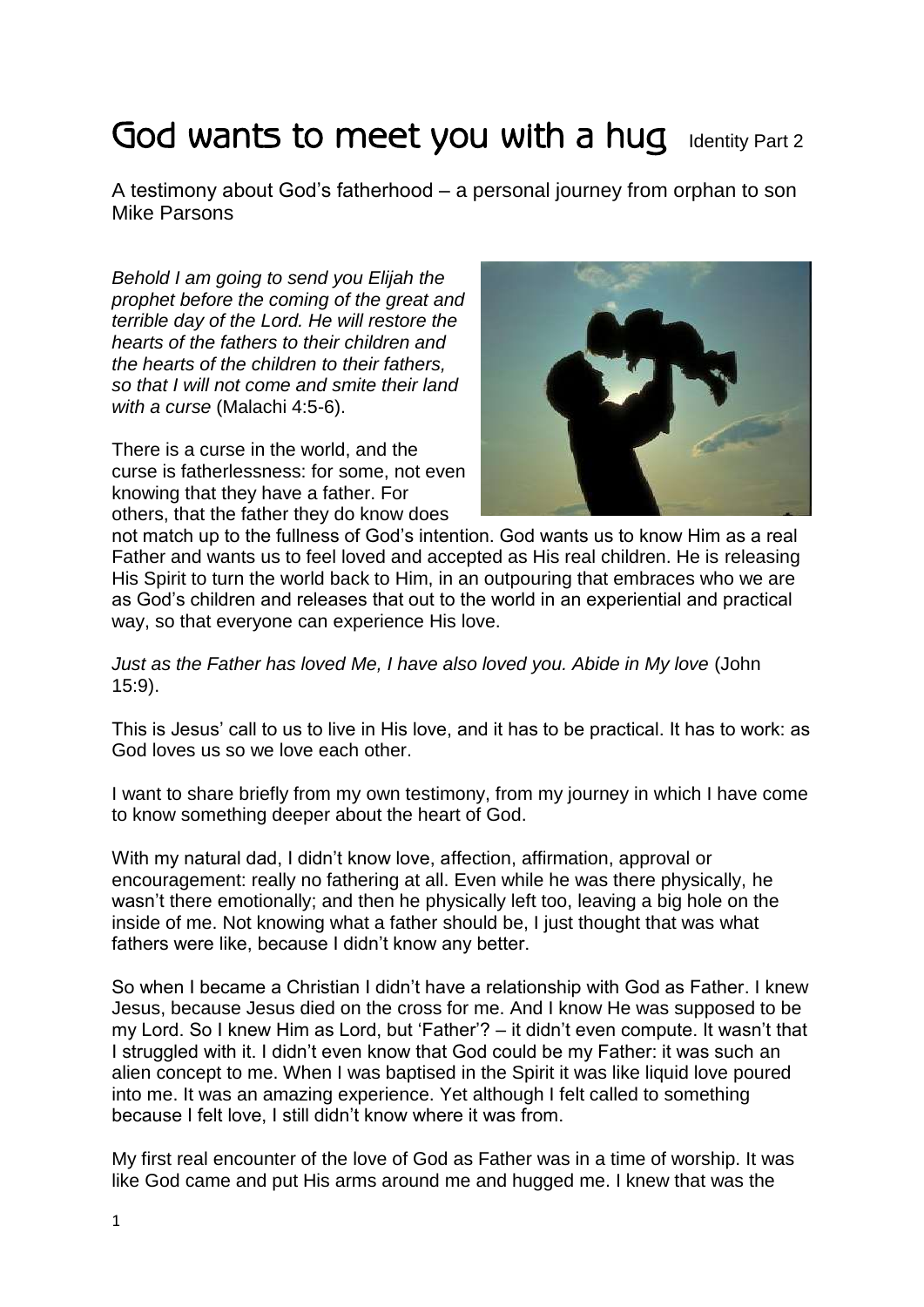Father's hug. I just felt it in my spirit. Now that really challenged me: how could that be a father? And I suddenly started to realise more about fatherhood. I had a revelation of the truth that God was not like my earthly father. Now you might think that's really simple but actually you don't know it, until you know it.

And I had a revelation of that. God started to work that in me, but I needed ministry, I needed help, because I could not break through into this whole area. So I had some ministry sessions, and God gave me a picture. It was a picture of a photograph, a real photograph that was in our kitchen when I was growing up. It was a photograph of me sat on my dad's knee. It just hit me like a ton of bricks that this was a posed picture, a sham that never actually happened in reality. And it really, really got to me emotionally. In fact my whole relationship with my earthly father was a total sham.

Emotionally it was a really hard thing to do, and I had to really choose to do it as an act of will, but it caused me to choose to forgive him and release him from not being a real dad to me.

It was hard, because I didn't want to do it: it suddenly hit me that he didn't deserve it, that he had screwed me over for years – that's literally how I felt. It really hit me hard. I didn't let those emotions out right then, but I chose to forgive and release him, and God enabled me to go and see him and give him a hug. He did not know what to do, he stood there frozen as I gave him a hug and told him I loved him. He didn't know how to respond. I didn't have a problem with that because I knew the reason was that he'd never been loved by his own father. But when I chose to forgive him, it opened up a whole different relationship with God for me.

Now that was back in the early 1990's. Then, just before we moved to Barnstaple in 1994, we had a series of meetings in the Castle Centre here in the town. One evening I had come up and I was doing some teaching as a prelude to setting up the church. We had a time of worship and all the emotion I hadn't been able to let out from this whole thing with my dad all of a sudden just spilled out like a torrent. I wailed and I wailed and I wailed on the floor, and all the emotions flooded out. I realised it had all been stored up inside me, and at the end of it I was glad it was gone. That was a powerful experience.

Then about a year or so later, I had what I now know was my first encounter in heaven. Again, it was in a time of worship, and this one long note on the saxophone just took me into heaven. God took me on his knee, just like in that sham photograph with my earthly father, but this time gave me a real experience of what it was to be bounced on a father's knee and played with. It restored something deeper again of the relationship I had missed with my father. God is a great God and wants to restore us.

But in spite of all this, years later when I was on a 40-day fast, going into heaven and seeing God and meeting with Him for 2 weeks, it was Jesus and the Holy Spirit I was meeting with, not the Father. Then Jesus came to me and said: "You need to meet with the Father". I knew in my own heart I needed to meet with the Father, and yet I couldn't. Then Jesus showed me a big scar that went right over my heart. I was looking down at this wound and He said, "you have a father-wound."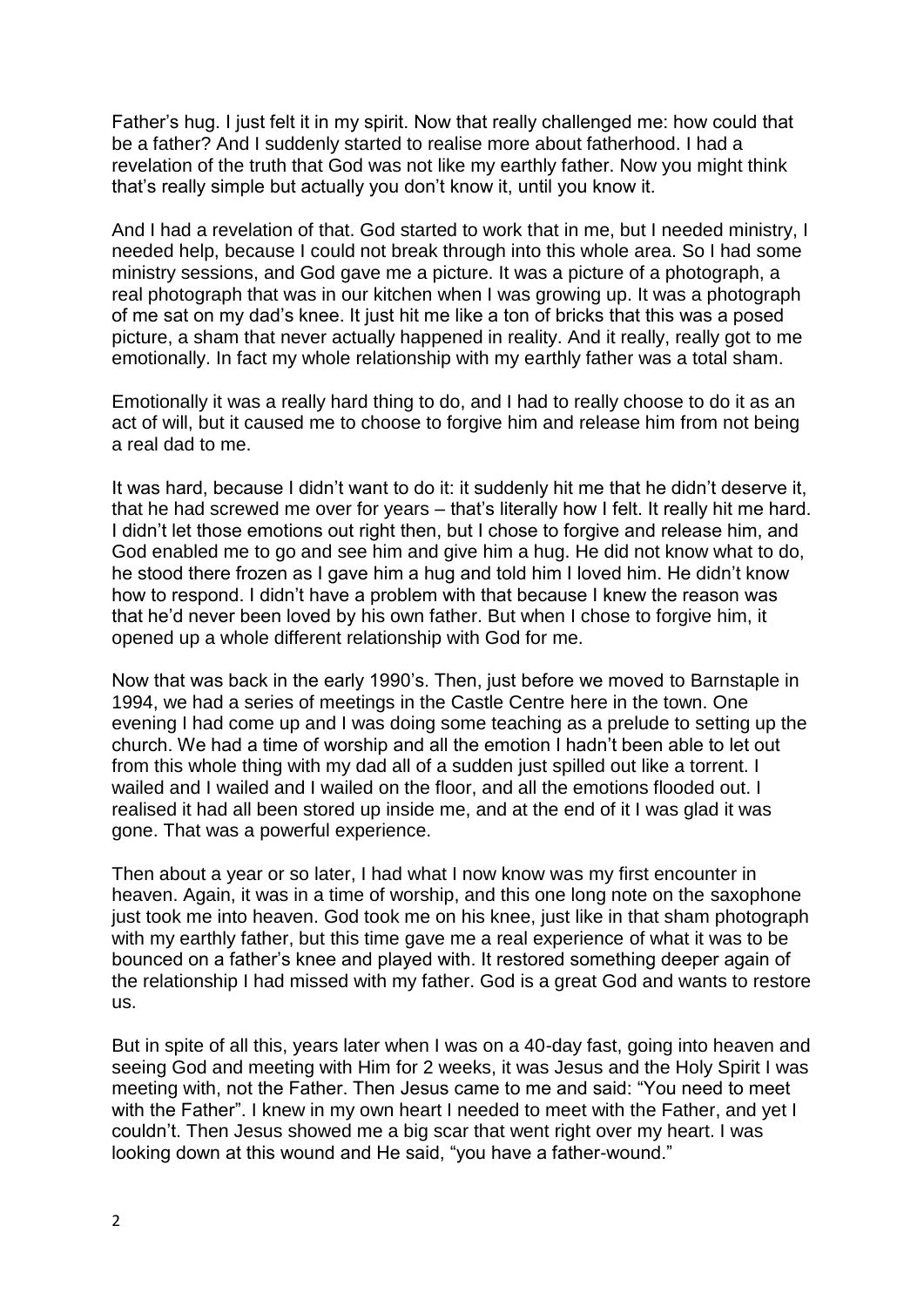And I started to argue: "I've forgiven my father. I've done everything I can." He said again, "You have a father-wound." He spoke to me in that encounter and told me He loved me over and over and over again. And each time He said loved me and I received it, that wound began to disappear bit by bit until it was completely gone. It took about 45 minutes in earthly time (I don't know how long it took in heavenly time) but it just went on and on, because He just would not relent until that wound was gone. And it went.

Since then my whole intimacy with my heavenly Father has been restored. I hang out with Him in His garden, He hangs out with me in the garden of my own heart. Now that was just the wounds being healed. You see, I might have been minus 60 on a woundedness scale, and some people are a lot worse than that, if they have experienced real abuse from their earthly fathers and others. But although all my wounds were healed, that just brought me back to zero on the scale. I didn't want to be zero. Zero is better than being minus 60, but I wanted to be on the plus side!

I still needed to be fathered. What was it to be fathered? I did not know because I had never been fathered. So then I had to learn, how does God father me? I had an encounter with Him one morning and I was talking to Him, but I felt something was missing: I didn't feel intimate. And He spoke to me and asked me "Why do you feel that?"

I struggled to explain, "Because I don't *feel* it felt intimate". He said "Well, what is intimacy?" Now I was looking for the kind of experiences that other people had described. I was looking for intimacy to have all the 'warm and fuzzies', and to feel lovely (and actually, sometimes you do get that, which is great).

But God said "When is it you really feel alive? When do you really feel close to me?" So I thought about it. "When You are talking to me and You're sharing Your heart with me and when You are revealing the Word to me". He said "That's me fathering you." It totally freaked me out to think that I didn't have to have a relationship like anybody else's or experience what other people said intimacy was. I could just be me.

And for me, with my redemptive gift, God's love language to me is sharing with me and just having quality time with Him, quality time in which we just get to hang out together. It doesn't matter if I feel all warm and fuzzy. Sometimes I just spend an hour with Him and come out of that time with pages of notes, because He has talked to me about stuff. I know He loves me. That is for me what has brought me into a place of freedom. We all need to find the love languages of our Father: how does God love you? What is (or would be) intimacy with Him to you?

Do you feel like you don't belong? Do you feel you don't fit anywhere? Do you still feel like an orphan? Do you feel that no one loves you? Do you still feel rejected? If you do feel any of those things (and others), God wants you to feel His love and acceptance today.

*See what great love the Father has lavished on us..*. (1 John 3:1 NIV)